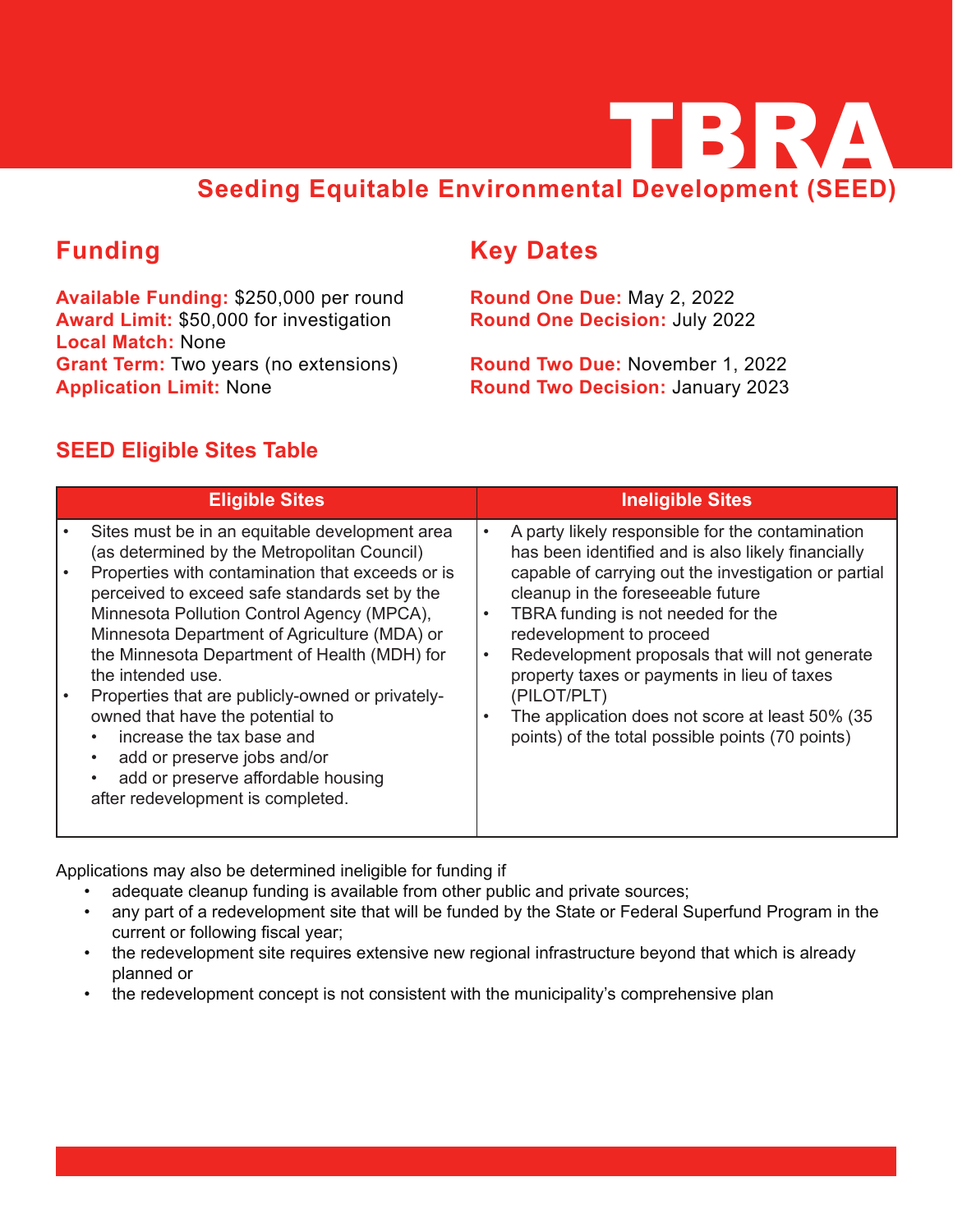

### **SEED Eligible Costs Table**

|           | <b>Eligible Costs</b>                                                                                                                                                                                                                                                                                                                                                                                                                                                                                                           |                                     | <b>Ineligible Costs</b>                                                                                                                                                                                                                                                                                                                                                                                  |
|-----------|---------------------------------------------------------------------------------------------------------------------------------------------------------------------------------------------------------------------------------------------------------------------------------------------------------------------------------------------------------------------------------------------------------------------------------------------------------------------------------------------------------------------------------|-------------------------------------|----------------------------------------------------------------------------------------------------------------------------------------------------------------------------------------------------------------------------------------------------------------------------------------------------------------------------------------------------------------------------------------------------------|
| $\bullet$ | Creating or updating environmental investigation*<br>documents including<br>Phase I environmental site assessment<br>Phase II environmental site assessment work<br>plans<br>Phase II environmental site assessment<br>$\bullet$<br>Hazardous building materials assessment<br>$\bullet$<br>Abatement plans<br>$\bullet$<br>Asbestos emissions control plans (ECP)<br>$\bullet$<br>hazardous building materials abatement or<br>mitigation** (asbestos and/or lead-based paint<br>only) including<br>Abatement area containment | $\bullet$                           | "Soft costs" such as<br>administrative overhead,<br>travel expenses,<br>legal fees,<br>$\bullet$<br>bonds,<br>insurance,<br>permits,<br>licenses or authorization fees,<br>$\bullet$<br>costs associated with preparing grant<br>$\bullet$<br>proposals or applications or bids,<br>applicant project coordination costs, operating<br>expenses, planning costs, and prorated lease<br>and salary costs. |
|           | Implementing asbestos emissions control plan<br>$\bullet$<br>Asbestos removal or encapsulation<br>$\bullet$<br>Lead-based paint removal or stabilization<br>$\bullet$<br>Loading, transport and disposal of asbestos<br>$\bullet$<br>and/or lead-based paint wastes                                                                                                                                                                                                                                                             | $\bullet$<br>$\bullet$              | non-hazardous wastes, such as household waste,<br>construction debris and solid waste (e.g., old<br>tires)<br>regulated materials found in buildings, such as<br>mercury in thermostats, oils in door closers, and                                                                                                                                                                                       |
|           | For sites with an approved cleanup plan and<br>developer site control:<br>contaminated soil remediation<br>groundwater remediation<br>$\bullet$<br>soil vapor mitigation<br>$\bullet$                                                                                                                                                                                                                                                                                                                                           | $\bullet$<br>$\bullet$<br>$\bullet$ | other issues related to heating, ventilation and air<br>conditioning systems<br>geotechnical costs<br>managing excess clean soil<br>construction costs                                                                                                                                                                                                                                                   |
| $\bullet$ | limited demolition (as necessary to assess or<br>access contamination only)<br>environmental oversight                                                                                                                                                                                                                                                                                                                                                                                                                          | $\bullet$                           | costs for assessment or cleanup work outside<br>of the redevelopment site (as identified in the<br>application & cleanup plan)                                                                                                                                                                                                                                                                           |

\*If an application is only for environmental investigation, costs for the investigation work incurred prior to award are not eligible for reimbursement with grant funds.

\*\*If an application is primarily for abatement and includes some recently incurred investigation costs (within 180 days before the application submission deadline), the costs for the investigation work incurred included in a cleanup abatement grant request will only be reimbursed if the SEED applicant's overall project is recommended for funding.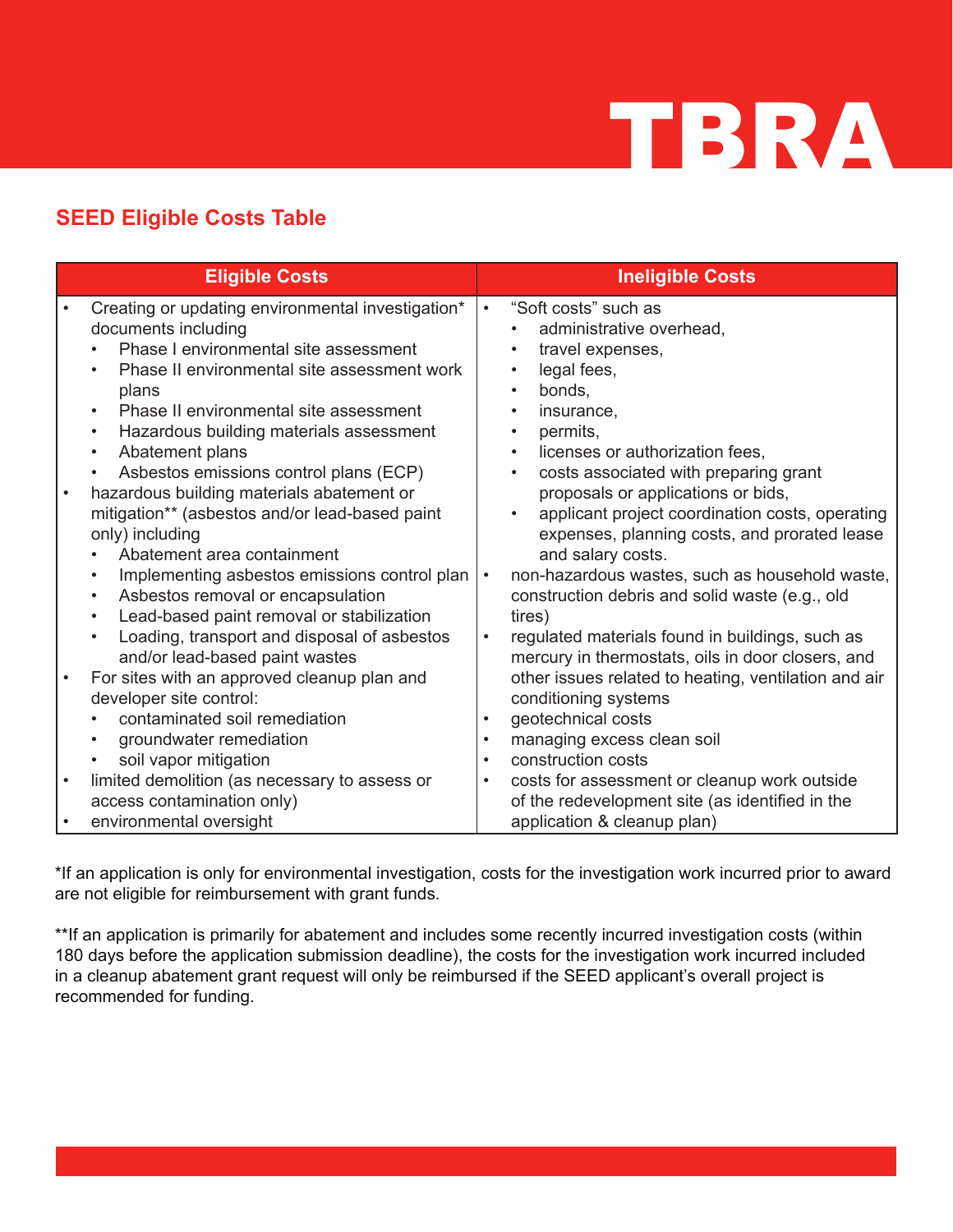

### **SEED Eligible Activities Continued**

Costs associated with asbestos and lead-based paint abatement must be for activities that meet state standards established by the Minnesota Department of Health and Minnesota Occupational Safety and Health Administration (OSHA) as well as federal standards including Asbestos Hazard Emergency Response Act (AHERA) and the Toxic Substances Control Act (TSCA) and the Environmental Protection Agency's Renovation, Repair and Painting Rule.

The Council will consider the following additional factors when reviewing costs to be paid using grant funds.

- We recommend applicants use separate line items when bidding work to be paid by grants to simplify the review of reimbursement requests if a grant is awarded.
- Contractor markups for subcontractor costs are eligible but limited to 10% or less.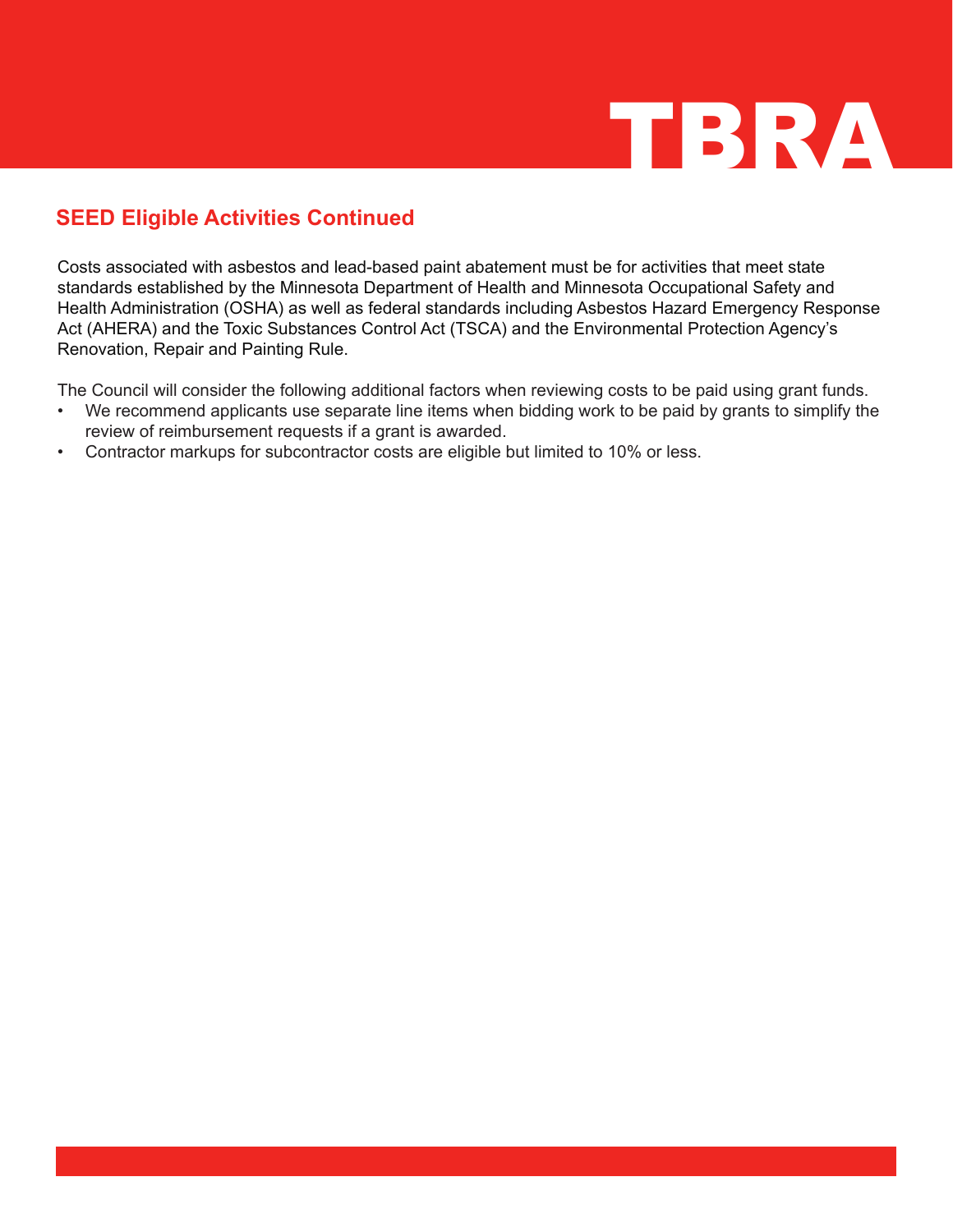

## **SEED Scoring Table**

| <b>What: Proposed Project Outcomes</b> |                                                                                                                                                                                                                                                                                                                                                           |    |  |  |  |  |
|----------------------------------------|-----------------------------------------------------------------------------------------------------------------------------------------------------------------------------------------------------------------------------------------------------------------------------------------------------------------------------------------------------------|----|--|--|--|--|
| Tax<br>Base                            | Potential to increase the tax base of the recipient municipality based on the current tax base of<br>the subject property and changes to the property classification OR<br>based on the desired land use per a current request for proposals for redevelopment                                                                                            | 5  |  |  |  |  |
| Jobs and<br>Housing                    | Potential to create or preserve living wage jobs or affordable housing opportunities based on<br>existing land use designation and proximity to existing employment centers                                                                                                                                                                               | 5  |  |  |  |  |
|                                        | Develop vacant lots or re-use vacant buildings                                                                                                                                                                                                                                                                                                            |    |  |  |  |  |
|                                        | Potential to increase the use of transit and alternatives such as walking or biking                                                                                                                                                                                                                                                                       |    |  |  |  |  |
| Compact, Connected De-<br>velopment    | Interim use that increases visibility or improves marketability of the redevelopment proposals                                                                                                                                                                                                                                                            | 20 |  |  |  |  |
|                                        | Demonstrate a market demand for future redevelopment proposals                                                                                                                                                                                                                                                                                            |    |  |  |  |  |
|                                        | Potential to increase the intensity of land use based on existing improvements, if any, and<br>existing zoning designation                                                                                                                                                                                                                                |    |  |  |  |  |
| Environmental<br>Impact                | Identify or reduce risk to human health from suspected or known environmental contaminants,<br>pollutants, hazardous substances or hazardous building materials and characterization of risks<br>particularly to vulnerable populations (e.g., infants, children and elderly) based on the current<br>property use at or adjacent to the subject property | 15 |  |  |  |  |
|                                        | Potential to support equitable environmental protection based on project location and potential<br>impact of exposure                                                                                                                                                                                                                                     | 6  |  |  |  |  |
| <b>Subtotal Outcomes</b><br>51         |                                                                                                                                                                                                                                                                                                                                                           |    |  |  |  |  |
| <b>How: Proposed Project Process</b>   |                                                                                                                                                                                                                                                                                                                                                           |    |  |  |  |  |
| <b>Process</b>                         | Address a residential and/or workforce need that was identified by or with residents or workers<br>most impacted by inequities                                                                                                                                                                                                                            | 4  |  |  |  |  |
|                                        | The city is taking steps toward addressing inequities at the local level, especially efforts to<br>implement equitable development practices                                                                                                                                                                                                              | 3  |  |  |  |  |
| <b>Subtotal Process</b>                |                                                                                                                                                                                                                                                                                                                                                           |    |  |  |  |  |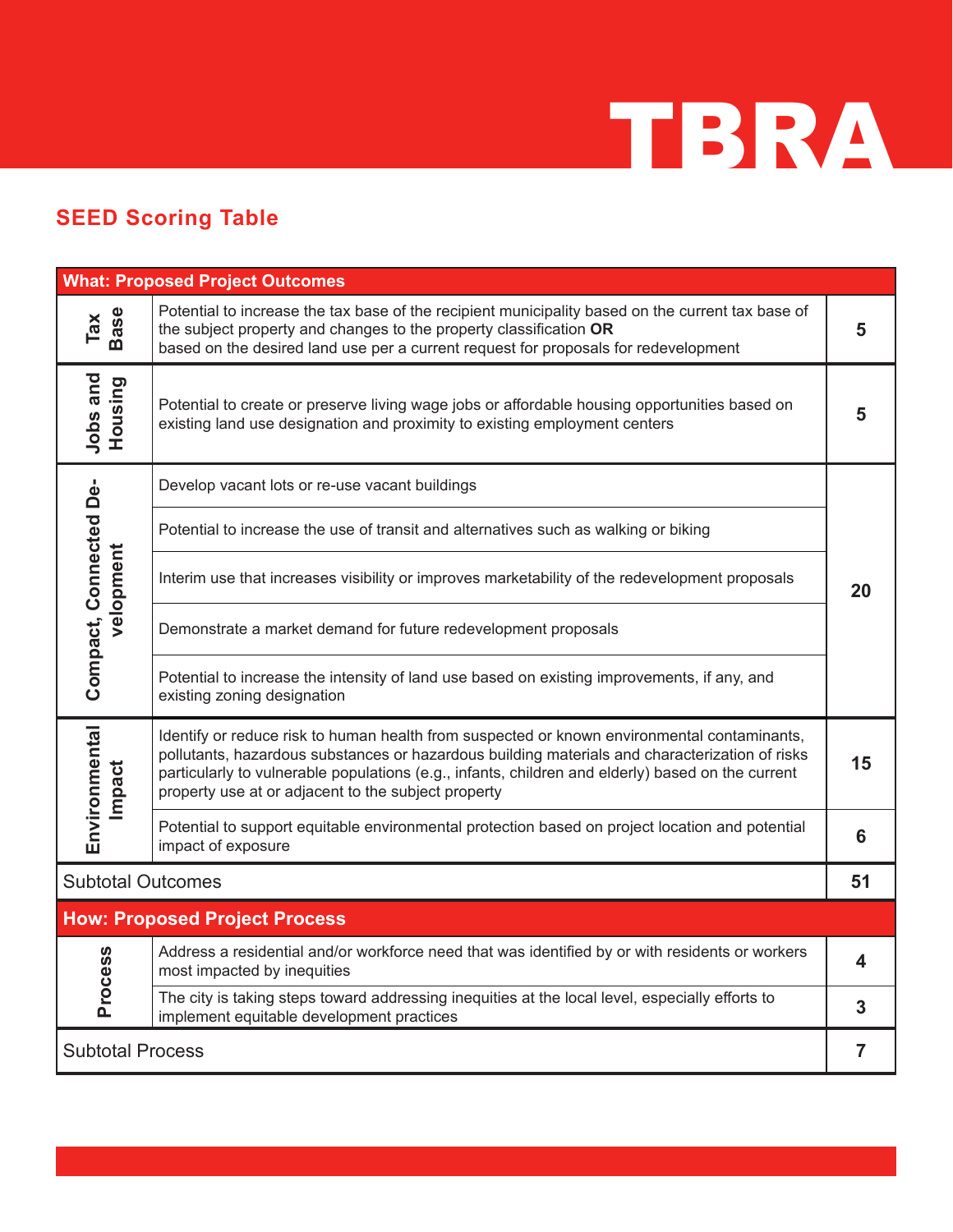

## **SEED Scoring Table Continued**

| <b>Who: Proposed Project Team</b>                            |                                                                                                                                                                                                                                              |    |  |  |  |
|--------------------------------------------------------------|----------------------------------------------------------------------------------------------------------------------------------------------------------------------------------------------------------------------------------------------|----|--|--|--|
|                                                              | Project team's capacity to begin an environmental investigation and commit sources for required<br>matching fund contribution                                                                                                                |    |  |  |  |
|                                                              | The team can demonstrate a need for public financing                                                                                                                                                                                         |    |  |  |  |
| Capacity                                                     | The project team, including partners, is designed to reflect and be responsive to those under-<br>represented and most impacted by the project; or the predevelopment activities will seek to<br>build such partnerships in a meaningful way |    |  |  |  |
|                                                              | Project team's capacity to begin a partial soil cleanup or soil vapor mitigation                                                                                                                                                             |    |  |  |  |
|                                                              | Public applicant's capacity to oversee environmental investigations or partial cleanup                                                                                                                                                       |    |  |  |  |
| <b>Subtotal Team</b>                                         |                                                                                                                                                                                                                                              |    |  |  |  |
|                                                              | <b>TOTAL</b>                                                                                                                                                                                                                                 | 70 |  |  |  |
| Applicants must score at least 35 of the 70 available points |                                                                                                                                                                                                                                              |    |  |  |  |